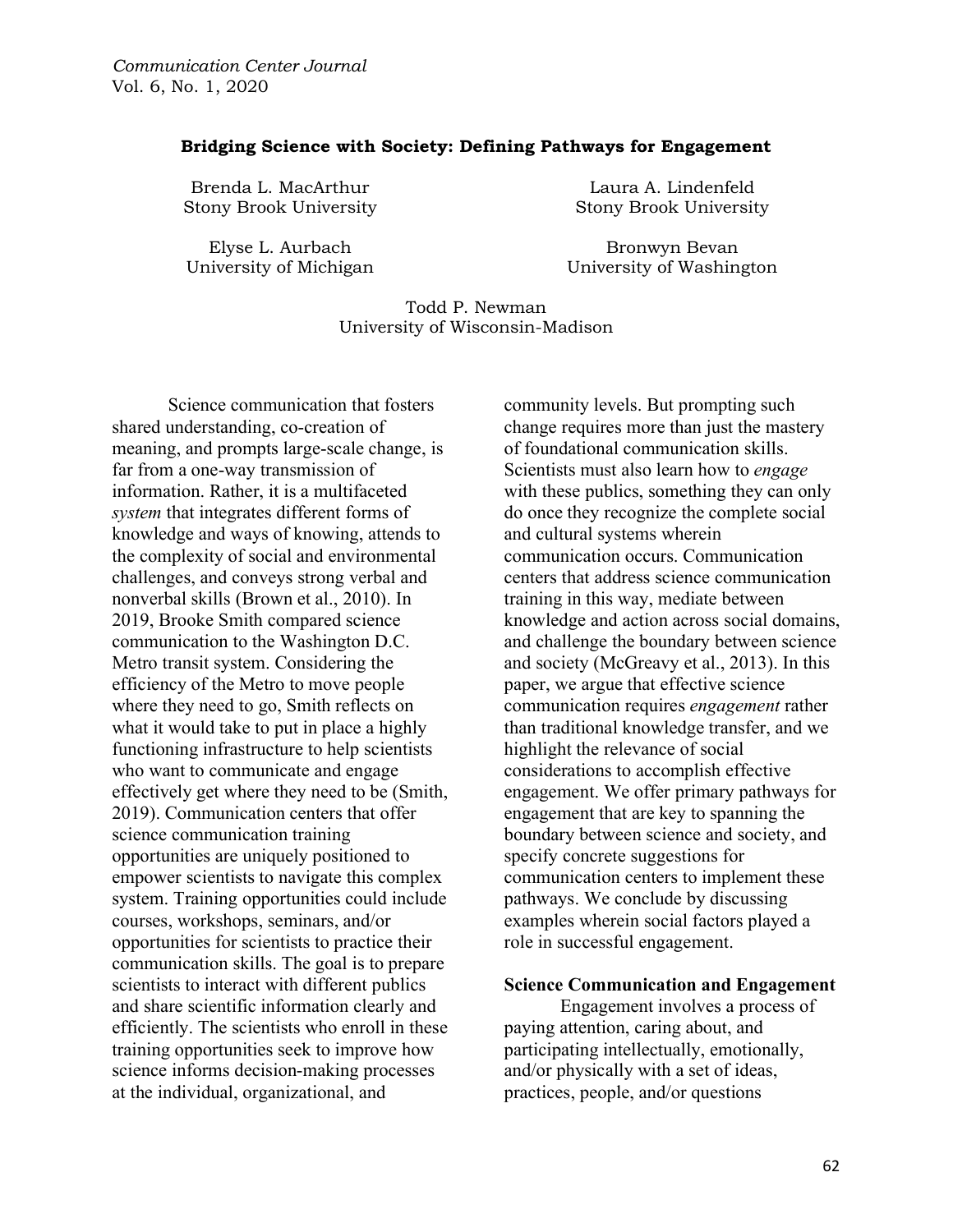(Fredricks et al., 2016; Linnenbrink-Garcia et al., 2011). Successful engagement depends on effective communication. Often, people reduce communication to a one-way process of conveying information and contrast it against the term engagement, which winds up being defined as a two-way exchange. In this paper, we move deliberately toward a different understanding of these terms that views them as mutually interdependent parts of the same process. Rather than viewing communication simply as the transactional exchange of information, we see communication as constitutive. By this, we mean that communication itself shapes our sense of the world rather than simply reflecting some fundamental, objective reality that can be accessed directly through language. From this vantage point, communication is not a thing we convey (i.e. information to be transmitted), but rather a process that forms our experiences of and relationships with each other and the material world in which we live (Craig, 1999). As a result, all engagement is shaped through communication and our daily practices of living.

Following this line of thought, scientists are much more than "senders" of information, but rather active participants in a series of diverse, complex interactions that can foster greater collaborative capacity. This emphasis moves us closer to an understanding of sharing science as engagement rather than simply as knowledge transfer. Effective engagement is critical to addressing the vast challenges faced in creating greater societal contributions to, support for, and use of science. There is solid evidence that the "information deficit model" fails to bridge knowledge with action (Kahan, 2010; Sturgis & Allum, 2004). Placing science on a "loading dock," as Cash et al. have

described it, and waiting for society to come and pick it up and use it has failed to create the powerful kinds of societal integration of science needed to address complex societal problems (Cash et al., 2003). Instead, there is great need for a framework that recognizes the importance of transdisciplinary engagement that integrates different forms of knowledge and ways of knowing, attends to the complexity of challenges, and prioritizes boundary spanning and strong communication as essential factors (Brown et al., 2010). Preparing scientists to be effective communicators and boundary-spanners is key to accomplishing this goal.

### **Working Across Social and Cultural Boundaries**

The point of engagement is to foster stronger societal connections with science. Training scientists to engage in ways that improve science-society relationships, can help create a better understanding of individual and institutional barriers to, and opportunities for, engagement. Such boundary work requires careful consideration of the different histories, practices, and structures associated with the culture of groups involved in engagement. Broad consensus exists around the idea that scientists themselves must play a greater role in communicating science to diverse audiences as a means of advancing effective engagement and boundary spanning. But scientists are not equipped to do this on their own, and training programs that target knowledge transfer skills to fill the information deficit, do not help scientists achieve this broader goal. Communication centers that adopt a systems perspective to science communication – that recognize the different social settings and opportunities for boundary crossing – are better equipped to provide training and preparation that support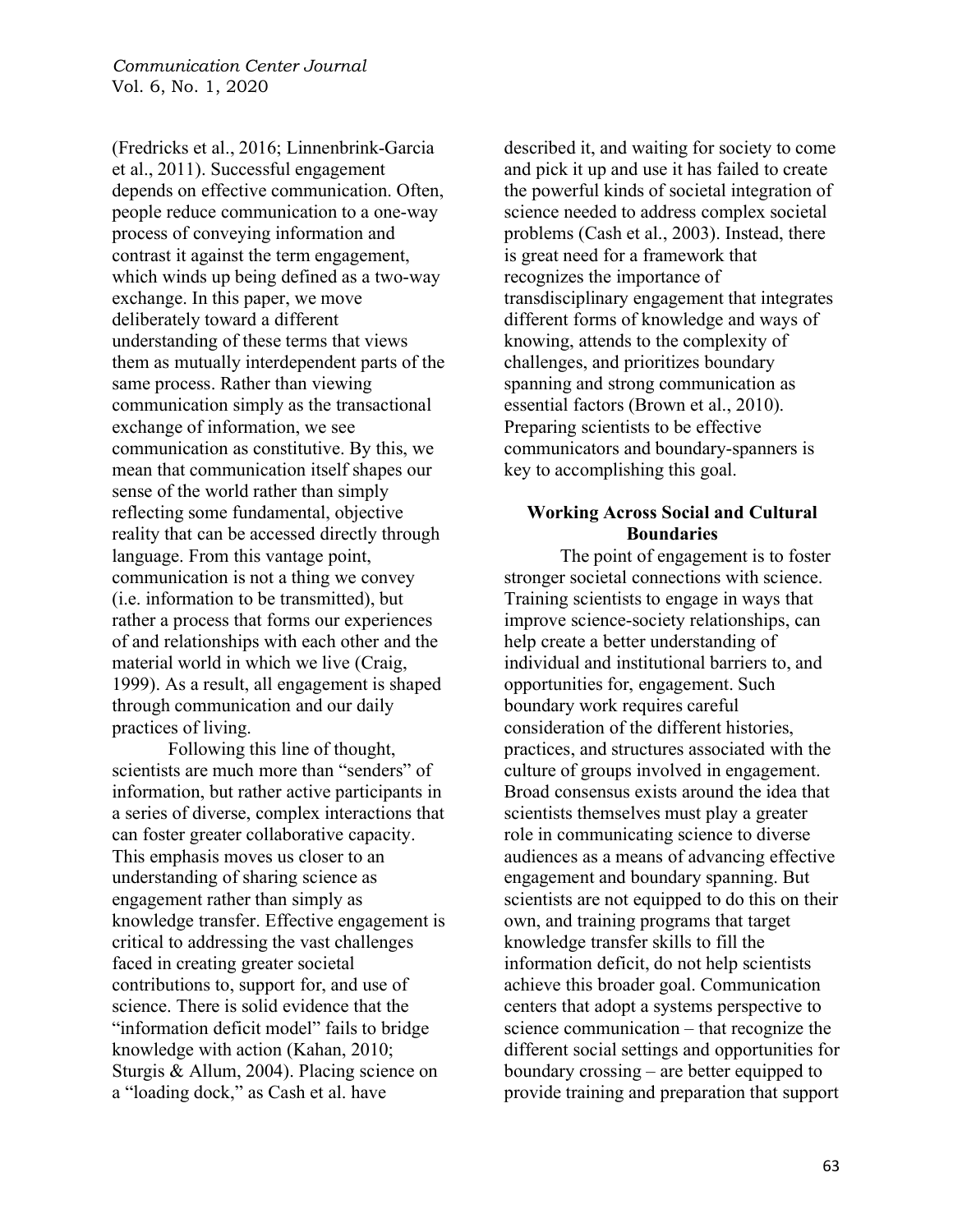productive engagement across social communities and within the boundary spaces that operate to separate them.

Different models exist for boundary work. Much of the scholarly literature has emphasized the critical role of boundary organizations, which have been defined as sitting at the interface of science and policy and supporting information exchange and collaboration across science and policy communities (Guston, 2001). Guston introduced the concept of the boundary organization as a way to manage the relationship between science and policy in the context of developing a US technology transfer policy. Boundary organizations seek to ensure better boundary management and improve how science enters into decision making contexts (Berkes, 2009; Crona & Parker, 2011; Guston, 2001). Research on learning uses boundary crossing as a way of understanding the role of perspective making and perspective taking in processes of dialogue, communication, and meaningmaking. These processes of encountering ideas in relationship to one's own experiences and histories as well as those of another support identity development; in the case of science communication, the development of identities as science engaged learners or as socially engaged scientists (Akkerman & Bakker, 2011; Bakhtin, 1981).

More recently, the conversation has shifted toward considering roles for scientists themselves as boundary spanners (Parker & Crona, 2012; Smith et al., 2016). Some researchers have called on scientists to join forces with social science communication specialists, to promote audience-centered communication as the pathway toward greater public understanding of, engagement with, and support for science (MacArthur et al., 2019). Others have extended the concept of the

science-policy boundary to consider broader science-society boundary spanning and management (Bednarek et al., 2018; McGreavy et al., 2013). We adopt this latter approach here to highlight the importance of scientists themselves in spanning the science-society boundary.

To accomplish this goal, there is a critical need for (1) scientists to engage more effectively within a range of societal contexts, and (2) a comprehensive understanding of the different engagement pathways for scientists to span the sciencesociety boundary. Certainly, boundary organizations have a central role to play in helping bring science to society, but scientists themselves must be involved, whether as direct representatives of science or as key informants to boundary organizations to ensure the saliency, credibility, and legitimacy of the science being shared beyond the walls of academe (Cash et al., 2006). Communication centers that offer training in this area are in a unique position to help scientists bridge the gap between academe and the larger society.

## **Pathways to Support Effective Communication for Productive Engagement**

Because compelling communication enables impactful engagement, scientists must develop and practice core communication skills to become effective boundary-spanners regardless of the specific contexts in which they chose to engage. These competencies include skills to develop structural or organizational elements, such as targeting a communication effort for a given audience and context, developing a focused message, and constructing a logical and compelling narrative. Basic competency training should also cover skills that are more visible, including using accessible or plain language,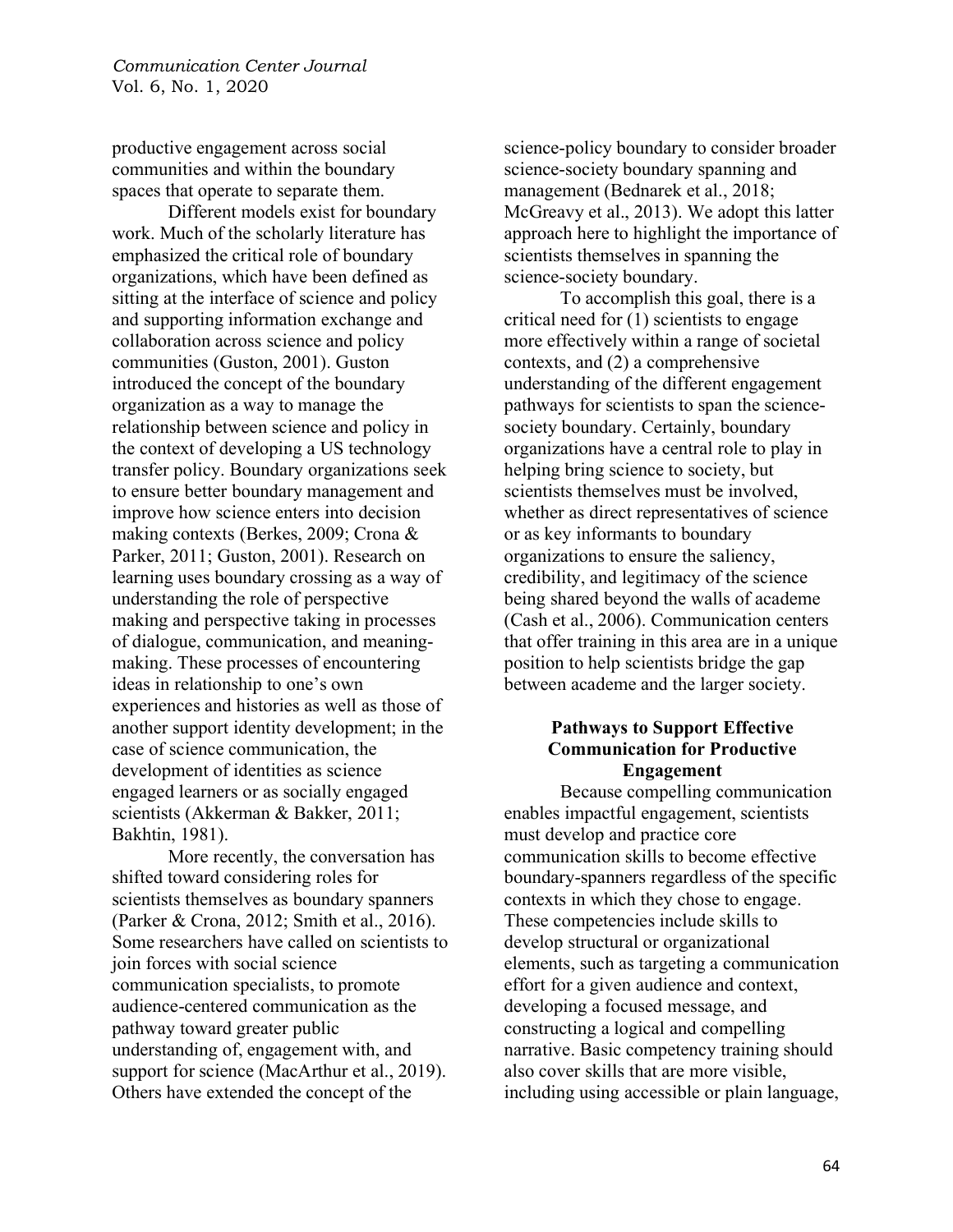practicing effective nonverbal communication and/or writing style, and applying principles of design to develop effective visual aids. Additionally, scientists need opportunities to develop dispositions that allow them to effectively empathize and connect with public audiences and to notice and respond to the cues that audiences express in real time. Preparing scientists for this work involves creating opportunities for them to learn about, test, and refine these ideas, dispositions, and skills through performance and feedback cycles conducted in safe spaces (AAAS, 2020; Aurbach et al., 2019).

In addition to the development of foundational communication competencies, scientists pursuing different pathways for public engagement require sector-specific skills and content knowledge. For example, engagement with policymakers requires significantly different types of preparation, networks of connectivity, resources, and capacity than engagement with teachers or with students. As the field of science communication expands, there is a growing need to consider how different training programs are designed to address particular needs. Additionally, the difference between structured training for STEM professionals who have already advanced in their careers, compared to communication training delivered as coursework during STEM graduate or undergraduate programs must be recognized (Kuchel, 2019). Productive engagement activities involve boundary crossing into communities with existing social histories, structures, practices, and routines. Some communities have long histories of engagement with science. Others may have had strikingly different experiences with science, receiving broad cultural messages that science is "not for them," fortified by a lack of role models in the sciences, or by weak experiences with

science in school. Social routines vary across communities. For example, public engagement is often undertaken by social groupings such as families, couples, or friends who support one another's participation. In policy circles, participants are typically representing the interests and needs of larger groups not visible in the room. By viewing this work as a system, scientists will be prepared to draw on foundational communication skills that will enable them to match their language with social and cultural norms and expectations, for enhanced engagement with various audiences.

Table 1 begins to separate the different possible pathways communication centers could take, depending on the contexts and audiences for engagement. We differentiate between the goals, sites, and audiences for engagement, and the forms of knowledge or preparation needed for productive engagement. The content in the table is meant to be illustrative, not exhaustive.

*Social Histories*. Different social communities have different histories with science, which leads to varying levels of expectations, preparation, and readiness to engage. For example, policymakers may have been trained to look to science for hard, clear data that can clarify policy choices. On this basis, productive communication with policymakers requires modes of communication that clarify rather than reveal complexity. Many members of the general public may have experienced science as an elitist or exclusionary field of practice, which has often led to perceptions of science as difficult to comprehend, or irrelevant to their daily lives. Effective communication with these communities may require firmly rooting science in meaningful issues that are familiar to the public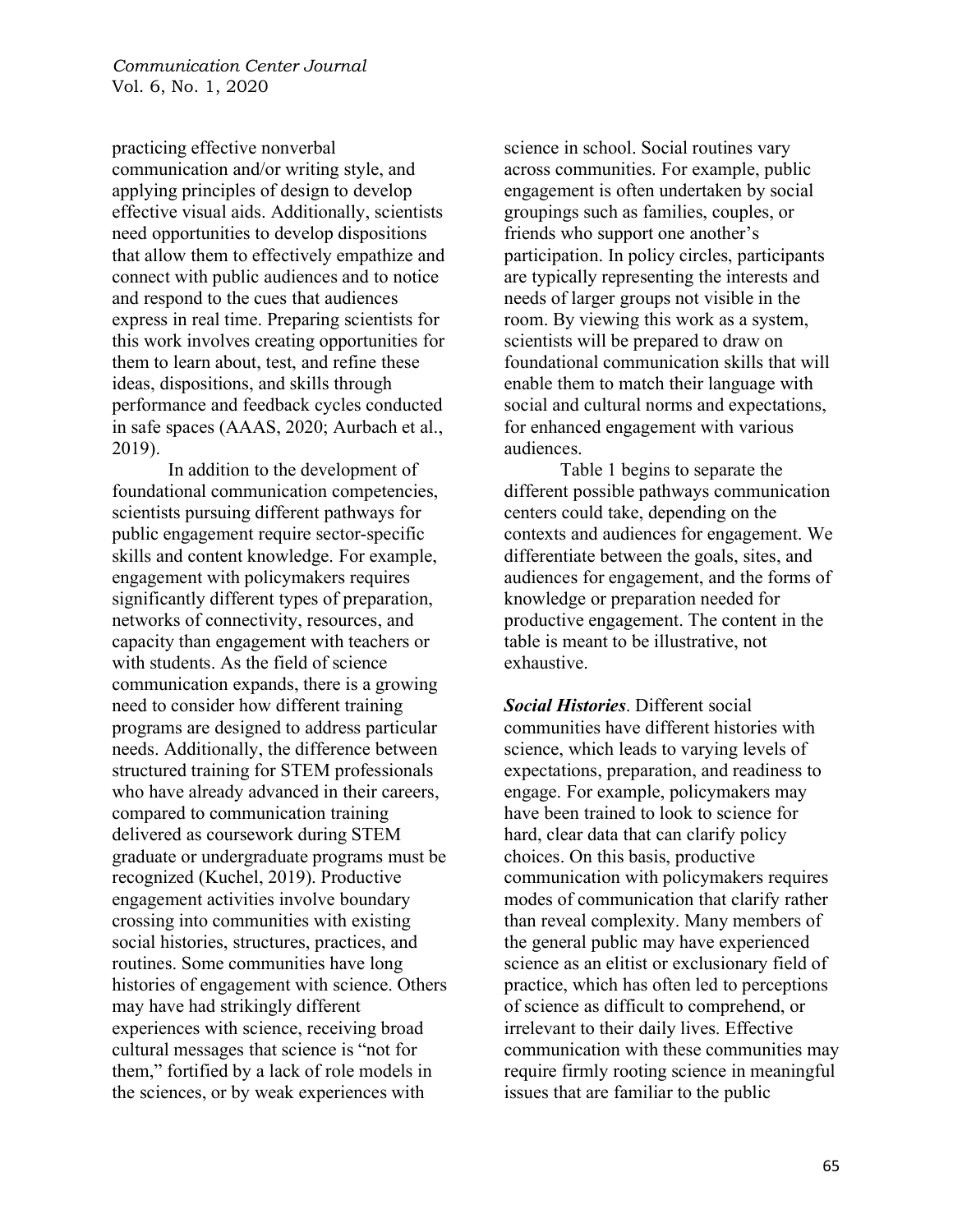audience, where they may have ideas or experiences to contribute to the discussion.

*Social Structures*. Different social communities are organized around different types of structures. For example, educators in K-12 classrooms or afterschool programs typically have a structured sequenced curriculum, that makes room for particular ideas at particular years in the K-12 span, and weeks or even days in a given year. Effective communication requires relating science to that sequence: the ideas that came before and the ideas that will follow. Similarly, the science engagement opportunity offered to the general public occurs within a larger science learning ecosystem; People have an array of opportunities to experience science, from everyday activities in the kitchen or backyard, to mainstream media, the web, formal experiences, and others. Effective communication helps people make connections between these experiences, building on prior experiences and creating the incentive to seek out future experiences.

*Social Practices and Norms*. Social communities differ in their social practices. For example, some cultural groups position adults as experts whose authority and standing must be deferred to. Other social groups position young people as budding authorities. Understanding these types of cultural variation is essential to effective communication. Similarly, the social practices of many K-12 schools position teachers as the authorities in their classrooms. Typically, in classrooms there is only one teacher, and one authority; others are meant to follow instruction. Students, as well as teachers, are accustomed to taking on these specific roles. Effective communication in the classroom needs to either follow or explicitly negotiate

alternative practices of who has or is the authority in the classroom, in cases where scientists wish to co-teach or otherwise involve the teacher in the activities.

*Social Routines.* Routines represent the formats, platforms, and/or patterns of interactions that characterize different social engagements. For example, public/lifelong learning activities typically involve branding and marketing efforts that can attract notice and participation. Coordinating science concepts will vary depending on whether the platform for engagement is a curated exhibition, live interactive discussion, or testimony at a policy panel. K-12 settings typically have tightly constrained timeperiods (50 minutes) for any given lesson. Understanding the skills required to be effective in each setting and developing training appropriate to meet those needs is critical to support scientists in these spaces. Navigating cultural boundaries around "what constitutes reliable evidence, convincing arguments, procedural fairness, and appropriate characterization of uncertainty" is essential for scientists who want their work to make a difference in the context of policy (Cash et al., 2003). Serving as an expert witness in a criminal case or providing testimony in front of a legislative body requires knowledge and experience with the process of how decisions are made in these respective theaters. Social routines span a wide range, from knowledge about language use, appropriate dress, and body language.

### **Implementing Pathways to Support Productive Engagement**

Communication centers who seek to support science engagement can implement these pathways to reimagine their training programs, resources, and/or outreach activities to address these issues. In many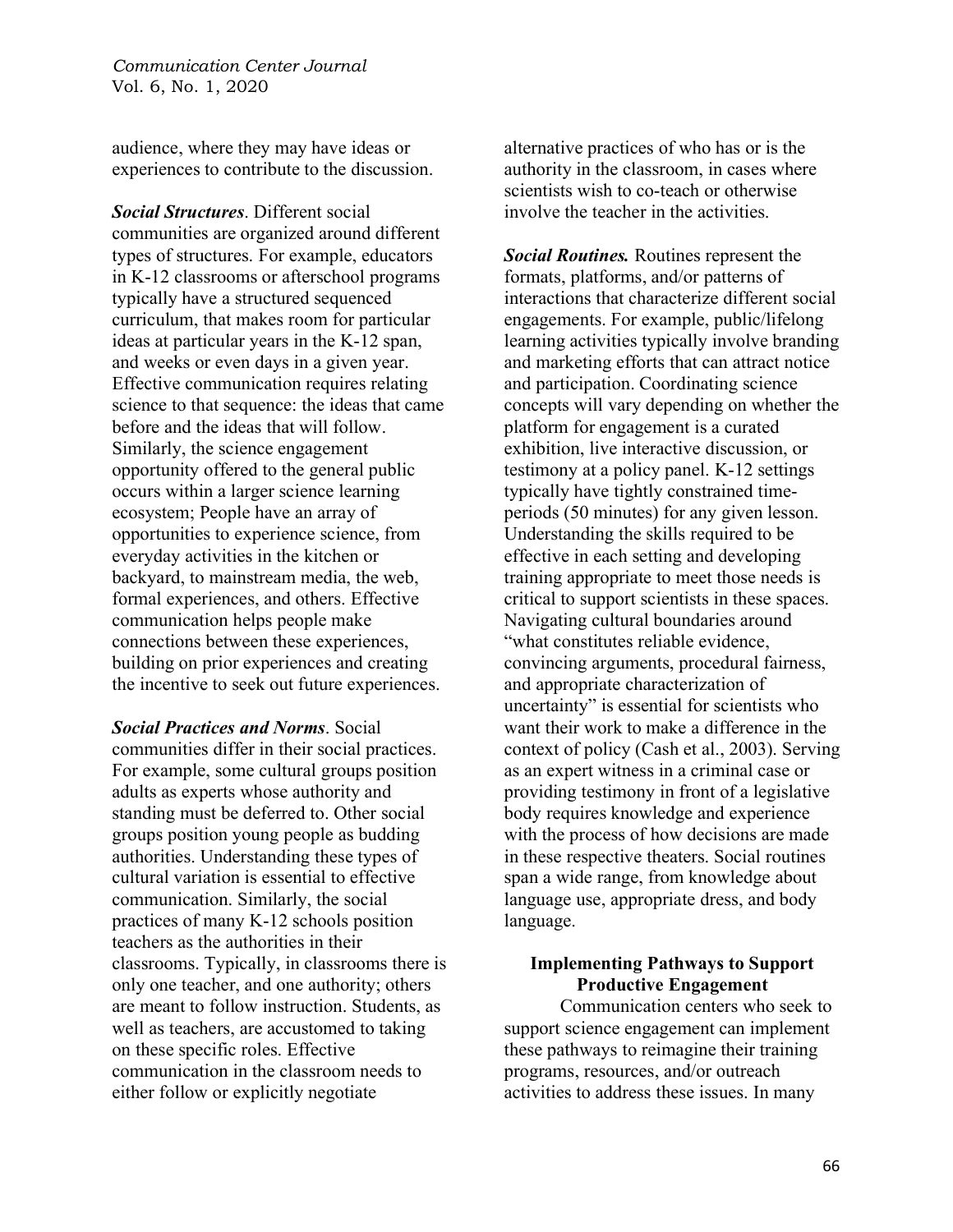instances, communication centers already have access to the resources necessary to accomplish these goals but they are either unrecognized or underutilized. We offer some suggestions that centers can use to capitalize on the pathways listed above. First, many communication centers are staffed with individuals representing a variety of education levels, content area expertise, and hands-on experience. It is not uncommon for people to discover a career in science communication after years of a successful career in another field such as corporate communications, education, law, policy, journalism, or public health. Some may even be scientists themselves. Communication centers can draw on these individuals' experiences to facilitate engagement in a number of ways. For example, considering the communication cultures and strategies that exist in other fields could signify key concepts to include in training and preparation for scientists. Additionally, these faculty and staff likely have existing professional networks of experts on which they could call to review materials for content accuracy, offer case study examples drawn from actual experiences, or consult as a trainer on a particular program. Communication centers' faculty and staff should not operate solely in the sphere of science communication. They must remember how they got to their careers in science communication, and utilize the unique knowledge they bring to the table.

Second, while many science communication training programs are evidence-based, communication centers must ensure that this evidence-base is drawn from multiple fields such as intercultural communication, science of science communication, public health, medicine, and education, to name a few. If communication centers are advocating for science engagement, they must also practice

it, by offering programs that integrate knowledge across fields. This integration could emerge through the breadth of content covered, the examples highlighted, or the methods borrowed. Such integration creates the most realistic experiences for scientists that will ultimately prepare them for success.

Third, communication centers must design programs that acknowledge the cultures in which scientists are most likely to communicate and engage. Geographic location, socioeconomic status, and political climate will influence how their audiences will react to and interpret scientific information. Educating scientists about how people tend to think about science based on these factors is essential. Social science research into various audiences can be utilized to facilitate understanding. One resource for this research is S*cienceCounts,* a nonprofit organization that conducts empirical research on various publics and their attitudes toward science, willingness to engage in science communication, and trust in scientists. They make their findings publicly available on their website as a way to increase resources that promote science in society. Integrating this information in existing training and preparation, or offering outlets for scientists to obtain such information is crucial.

Fourth, in addition to science communication training, communication centers can offer scientists opportunities that allow them to fully learn about, understand, and in some ways assimilate themselves into the contexts in which they are most likely to engage in science communication. Opportunities for scientists to go out into the community and simply observe, learn about people, their cultures, and the contexts wherein science communication takes place is an experience that cannot be attained through didactic training or consuming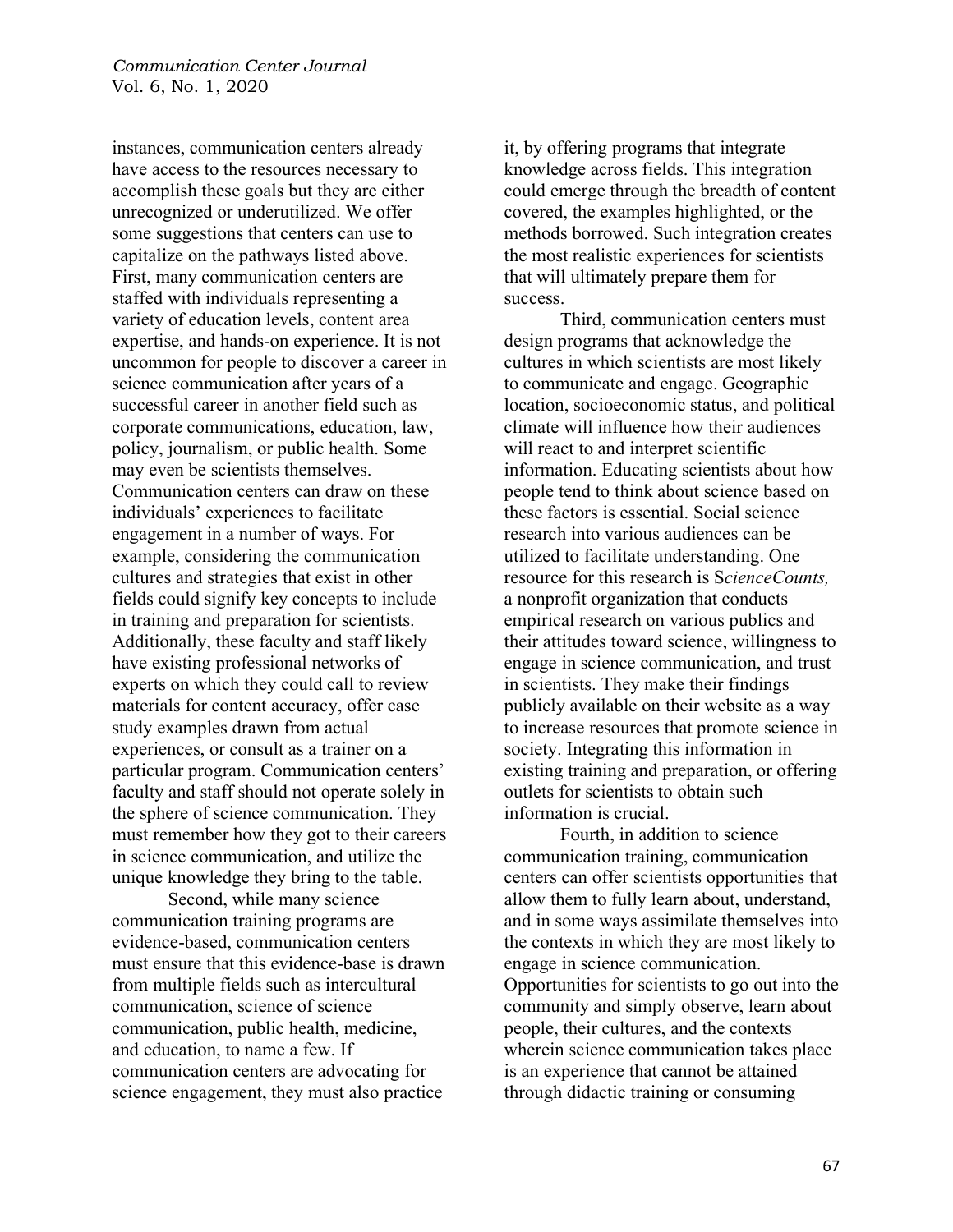research. The mere experience will lay the foundation for all communication competencies that scientists can learn. Social science researchers engage in a similar process when they are conducting ethnographic research on particular groups. They immerse themselves in cultures that are unfamiliar to them so that they can learn and describe that culture accurately. Similarly, actors who are cast as characters that are based on actual people often spend weeks to months observing them in their natural environment so that they can accurately portray that person, and fully understand what drives their mannerisms and rituals. As part of this discovery process, scientists also have the opportunity to meet and network with key gatekeepers and opinion leaders in the community, that could help them establish credibility with particular groups. For scientists, there is no better lesson in understanding an audience than to observe that audience in their natural habitat. When actual observation is not possible, video examples can also be useful in helping scientists visualize the context and contemplate the communication challenges they may face with a particular group. Communication centers that can provide opportunities for scientists to engage with audiences and fully understand surrounding environments before diving into communication skills training will provide a more comprehensive approach to training.

We present these suggestions to communication centers as a starting point to reimagine their training and preparation for scientists, to foster science engagement and empower scientists to span the science society boundary. We encourage communication centers to draw on their existing strengths, resources, and networks to evolve new ideas and create opportunities for engagement. It is unrealistic to think that any one communication center could

incorporate all aspects of this process into their missions, so centers should capitalize on their strengths and the strengths of others to connect scientists with the most influential opportunities available.

## **Three Examples: Communication and Engagement Training**

Below we provide examples of leading programs that specialize in science communication and engagement within each of the three pathways – Public/Lifelong Learning, Decision Making, and Education. Although each of the programs outlined below also supports scientists' general learning and provide foundational skills training, we note them in this context as models for how communication centers could support sector-specific learning within each of the three primary pathways outlined above.

# *Public/Lifelong Learning: The STEM Ambassadors Program*

A successful training program focused on public/lifelong learning is the NSF-funded STEM Ambassador Program (STEMAP) hosted at the University of Utah (www.stemap.org). Their program **goal** is to facilitate two-way exchange between scientists and the public. After admission into the competitive program, scientists, referred to as "STEM Ambassadors," brainstorm opportunities to engage with communities outside of traditional science education settings (e.g., schools, museums). Ambassadors identify specific "focal groups" or communities unaffiliated with STEM whose interests and values overlap with the Ambassador's STEM discipline and/or personal characteristics (e.g., ethnicity, hobbies, family role).

# With regard to **settings,** Ambassadors engage in the venues where the focal group naturally gathers. They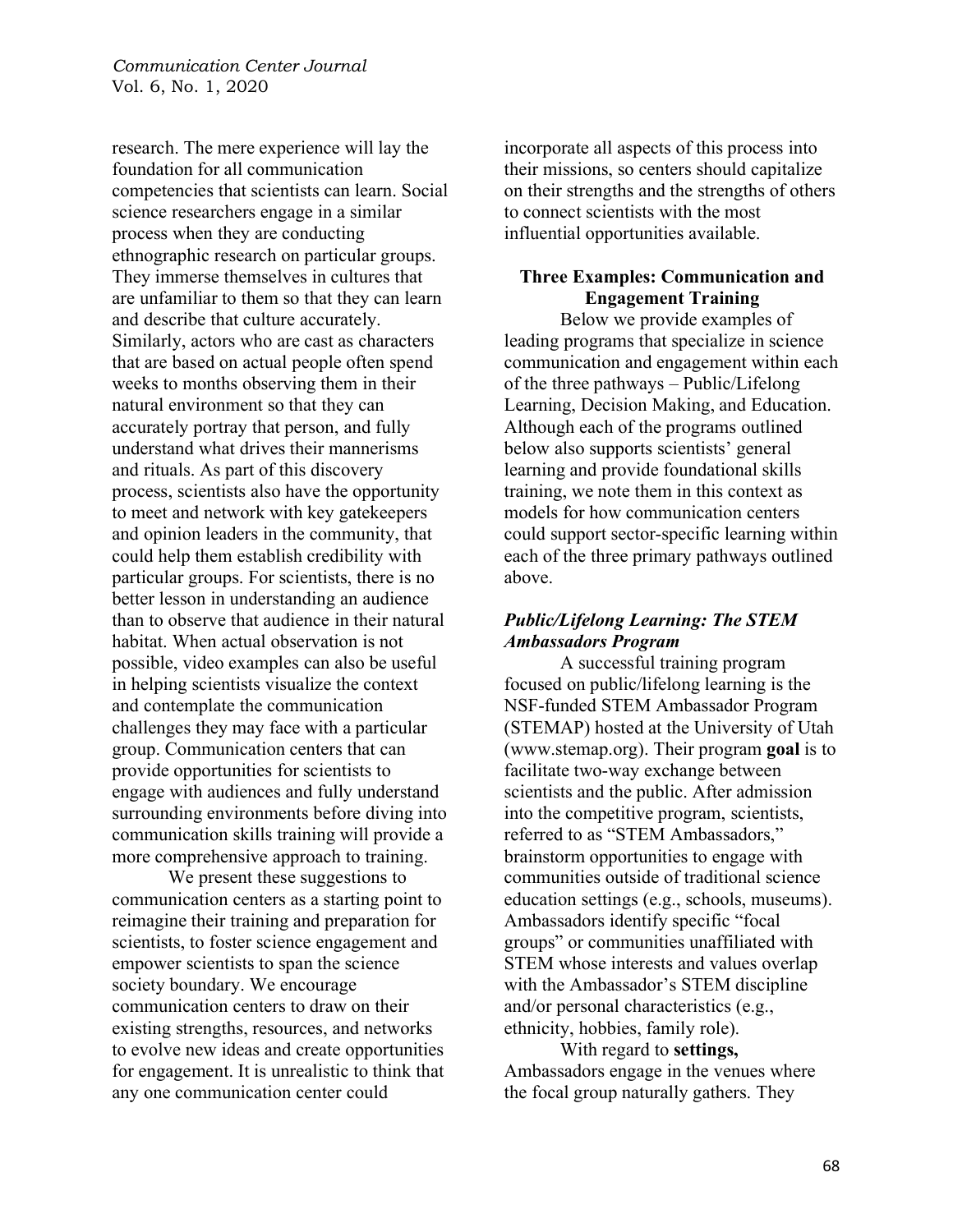receive training in building community contacts, designing engagement activities, and communicating science through a series of workshops. Prior to initiating their engagement activity, Ambassadors visit the engagement venue to develop a deeper understanding of the focal group (i.e., "immersion visit") and **social histories**. During the immersion visit, Ambassadors note the customs and norms of the focal group and venue layout. They incorporate this information into an engagement activity that fits seamlessly into the group's activities and venue. Ambassadors develop and prototype the engagement activity with feedback from STEMAP staff, peers, and members of the focal group. They facilitate one or more engagement activity and solicit feedback from the group. STEMAP engagement activities emphasize the exchange of information between scientist and members of the focal group and often highlight common ground between the scientist and participants.

Although the goal of all STEM Ambassadors aligns with the goals of public/lifelong engagement, the program places emphasis on creating a dialogue between scientists and other facets of society. Communicating scientific knowledge is secondary. To achieve this dialogue, Ambassadors must develop specific skills that align with community **practices and norms**. These skills include identifying shared interests and values with a focal group, developing a relationship with group members, collaboratively designing an engagement activity, and evaluating whether that activity accomplished STEMAP goals and objectives. Although some of these skills cut across the various pathways, the full constellation of these skills fits most squarely within the public/lifelong learning pathway. **Social**

**routines** within this program vary greatly given the diversity of participants.

For example, a STEM Ambassador and microbiologist identified fermentation cooking enthusiasts as a focal group she sought to engage. The Ambassador enjoys making sauerkraut, kimchi, and kombucha in her spare time. Her training in microbiology is closely related to this hobby, giving her an understanding of the microbial processes at work in fermentation cooking. The Ambassador reasoned that she could facilitate a mutually beneficial exchange with cooking enthusiasts where she shares the science behind the fermentation cooking and learns new recipes and techniques from members of the focal group.

The Ambassador identified a cooking school offering a fermentation cooking class as a venue where members of this group might gather. She approached the cooking school about partnering on an engagement activity with the objective of demonstrating that scientists and cooking enthusiasts have mutual interests and can learn from each other. She conducted an immersion visit to the school and spoke to the class chef to understand the structure and routines of the class. She became familiar with the recipes, the age and experience of the participants, and the class format. The Ambassador collaborated with the chef to provide microbiology content that complemented the fermentation class curriculum. She presented this information alongside the chef during two fermentation classes. In turn, she learned new recipes and tips to improve her own preparation of fermented foods.

This "ambassador" approach integrates practices from public relations, design thinking, and science communication. Evidence from scientists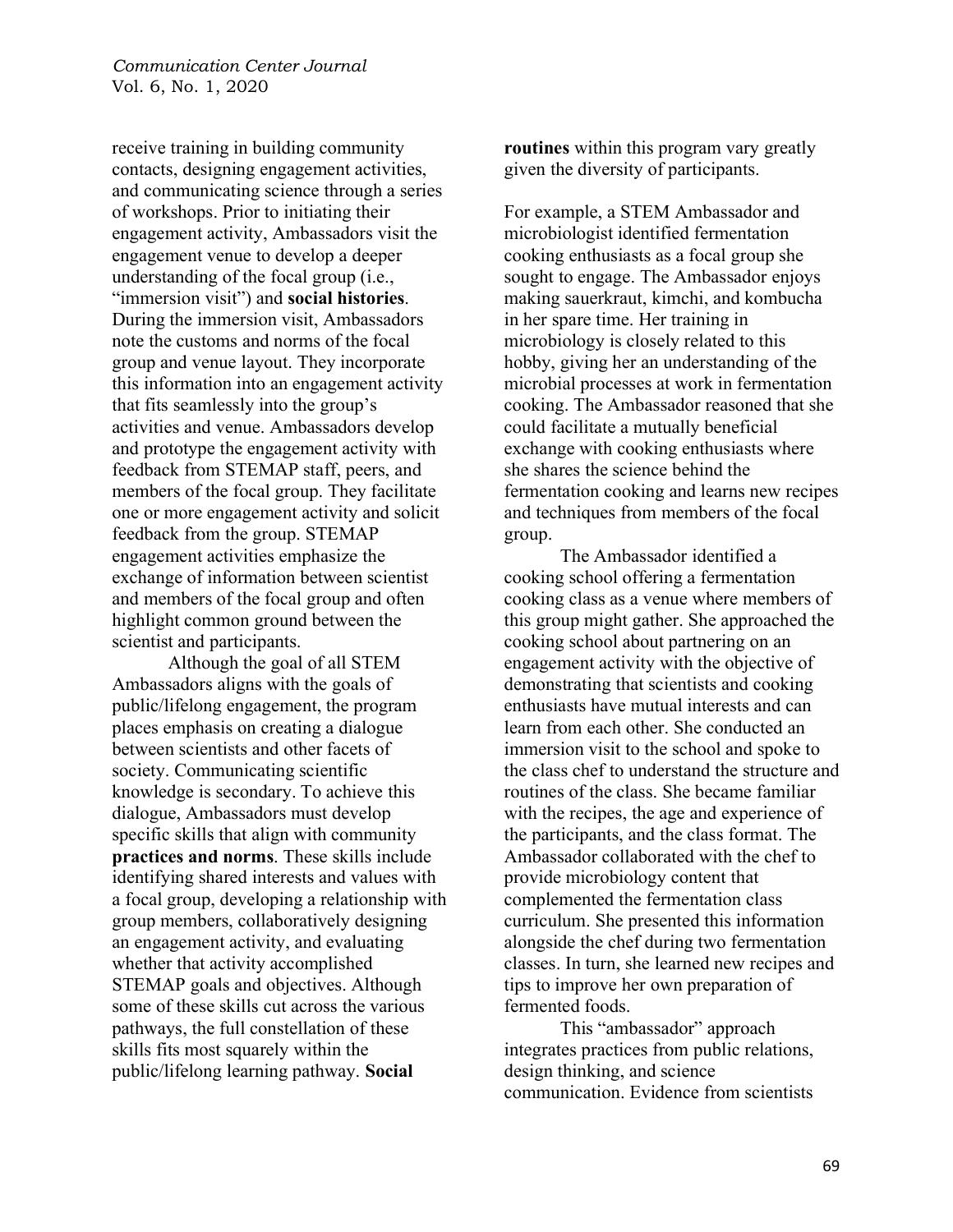trained in this approach revealed that scientists became more proficient and effective in engaging diverse public groups. Challenges addressed in current work include quantitatively assessing impacts on the public and scientists and reducing time investment of program staff. This is one example of a public engagement program that embraces contemporary science communication models that advocate for open-ended exchanges between scientists and society.

#### *Decision Making: COMPASS*

COMPASS is a leader in science communication training in the U.S. Its mission is to help scientists engage effectively in public discourse about the environment. COMPASS' non-partisan approach has led to unique opportunities for scientists to be involved in conversations with "unlikely bedfellows," catalyzing new thinking and possibilities for more robust, science-informed policy solutions. Through research-based communication trainings, coaching, and real-world connections, COMPASS supports scientists to build the communication skills, networks, and relationships they need to be successful in their communication efforts. One of COMPASS' core tools, the Message Box, is designed to help scientists distill their message and focus it on the needs of particular audiences, such as policy makers or journalists. Hand-in-hand with its trainings, COMPASS empowers environmental scientists to connect with the individuals and organizations in decisionmaking contexts where their research is relevant. Advanced COMPASS training and coaching includes the setting of goals for stronger societal engagement and assistance with navigating engagement across a science career. Given their specific expertise in environmental policy issues and position as

a boundary-spanning organization, COMPASS is able to bridge fundamental skills training with networking and advanced topical training opportunities that help scientists navigate the complex world of policy. COMPASS' focus on helping scientists expand their networks also creates greater connectivity among scientists, leading to peer learning and engagement opportunities. COMPASS has numerous success stories of scientists whose work has impacted decision making at federal, regional, state, and local levels.

The focus on environmental policy allows COMPASS participants to do more in-depth investigations of the **social histories** of the policymakers they will be engaging with. For example, whether or not they are already engaged in environmental legislation, and if and how they support or oppose using scientific testimony to inform policy. The social histories of the communities being affected, or the places under discussion, are also critical. COMPASS prepares participants to address the key **structures** that policy makers consider, such as economic and political implications associated with the science under discussion. The **social practices and routines** of policymakers are closely considered, as presentations are honed to address language, time constraints, uses of visuals, and compelling narratives that policymakers can draw upon.

In 2004, Dr. Scott Doney, a marine biogeochemist, brought the issue of ocean acidification to the public eye due to a connection made at a Leopold Leadership Fellows training led by COMPASS. Doney decided to focus on one aspect of his research, ocean acidification, for his Message Box. One of the journalist experts that COMPASS brought to the training was intrigued by the issues Doney raised and persuaded him to write an article about it for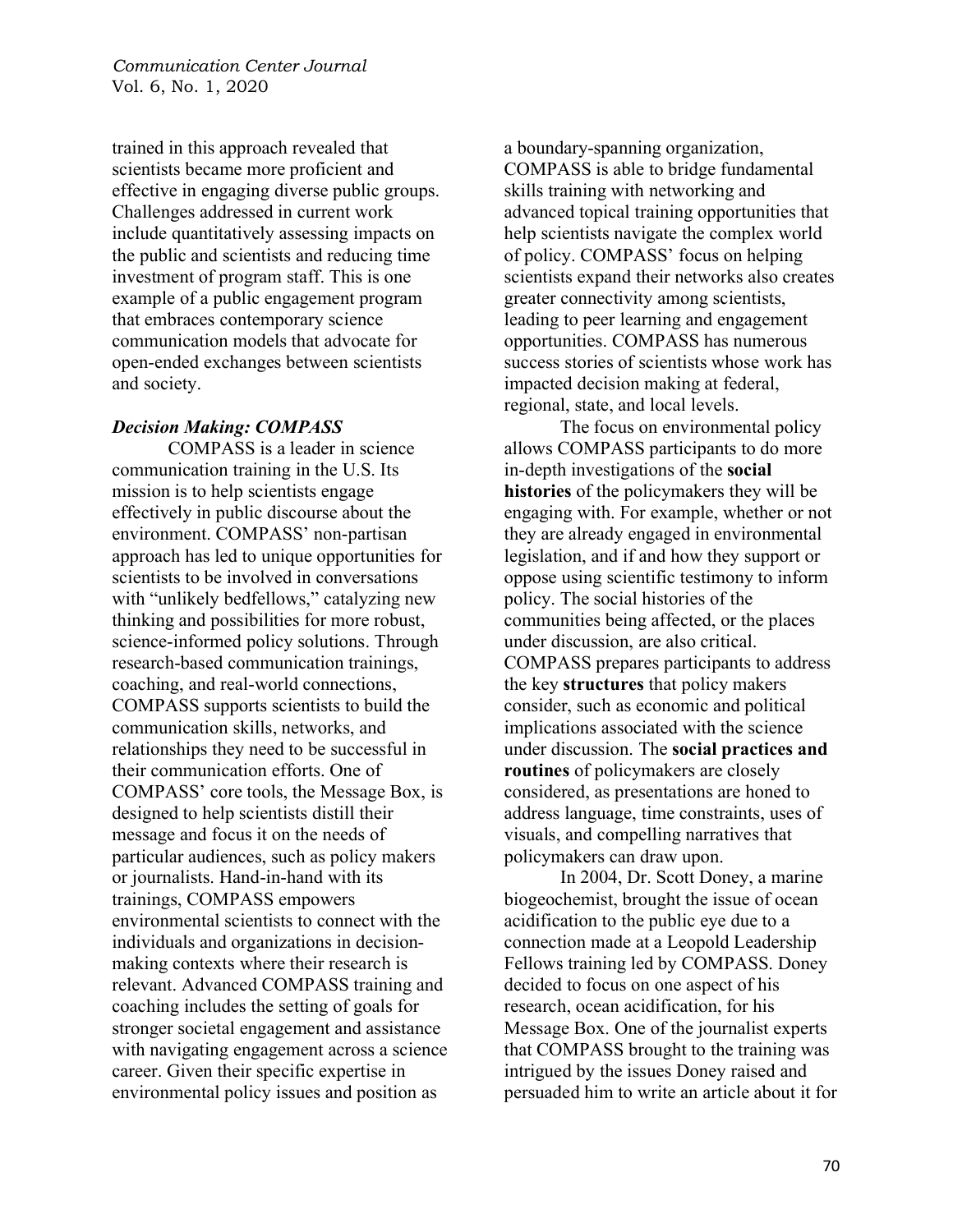Scientific American, which caught the attention of then-Representative Jay Inslee (now Governor of the state of Washington). Rep. Inslee reached out to COMPASS to organize a briefing with Doney and other scientists studying ocean acidification. COMPASS went on to host a series of briefings and meetings on Capitol Hill involving leading ocean acidification scientists. This work catalyzed the development and passage of the Federal Ocean Acidification Research and Monitoring (FOARAM) Act in 2009, which provided funding for NOAA, NSF, and NASA to conduct a coordinated research and monitoring program. COMPASS also trained scientists in the ocean acidification community so that they could effectively convey what they knew, both individually and as a field, and connected them with journalists and policy makers. COMPASS organized field trips for local policymakers with scientists in Oregon to discuss the local impacts of ocean acidification. Many of the scientists involved in these events went on to become trusted resources for policy makers and have been involved in regional and state efforts such as the Washington State Blue Ribbon Panel on Ocean Acidification and the West Coast Ocean Acidification and Hypoxia Science Panel. This work laid the foundations for ongoing policy impact, including the passage in 2017 of Oregon Senate Bill 1039, which created the Oregon Coordinating Council on Ocean Acidification and Hypoxia.

From that initial conversation between a journalist and a scientist at a training, COMPASS knew that the issue of ocean acidification was one to pay attention to and needed the intervention of a boundary organization like COMPASS, given the large gap between science and policy. Sustained efforts to build a network of effective science communicators,

strengthening relationships with key decision-makers, journalists, and influencers, and continued engagement over time has helped close that gap between science and policy.

### *Education: Ciencia Puerto Rico*

Ciencia Puerto Rico (CienciaPR) is a dynamic non-profit organization democratizing science and transforming science education in Puerto Rico and training young scientific leaders from underrepresented backgrounds. Their work revolves around developing strategies and resources that make science more engaging and culturally relevant to Puerto Rican and Latinx audiences. The organization brings together a global community of 8,600+ scientists, students, educators, and allies, who are the key ingredient to more than a dozen programs in three main areas: engaging scientists in science communication and outreach, training and advancing the career development of scientists, and developing culturally relevant science education resources and experiences for K-12 students and teachers.

Since 2006, CienciaPR has successfully engaged and trained scientists in science communication and outreach, which has led to the publication of 610 popular science stories in media outlets in Puerto Rico, the U.S. and Spain, over 270 podcast episodes, and a book called "¡Ciencia Boricua!" among other initiatives. Since 2011, CienciaPR has successfully completed 3 projects (impacting 220 students from 120 schools and 51 municipalities) to make science relevant to Puerto Rican students and improve their attitudes, interests, and self-confidence. The organization has also trained 430 teachers in Puerto Rico on how to use resources, like science articles and the "¡Ciencia Boricua!" book, to make science pertinent to the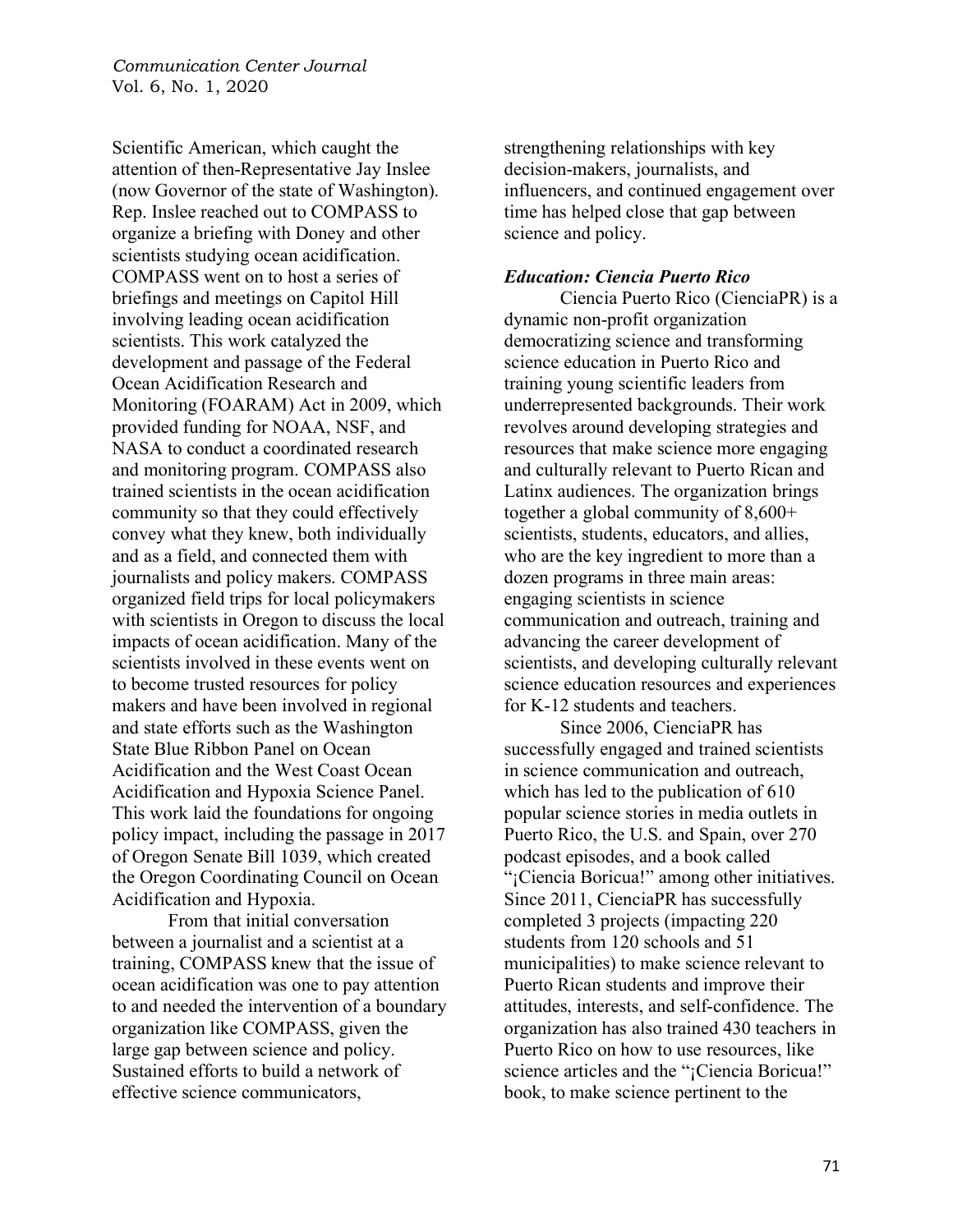culture and context of their students in the classroom.

CienciaPR's work draws from a deep understanding of Puerto Rico's **social histories**, which include a decade-long economic recession and a centuries-old history of colonization, and the **social structures** of the local education system in which science is mainly taught passively, without engaging students in the process of inquiry and discovery, and in ways that are often disconnected from the social and cultural context of the students. Recently, CienciaPR reoriented its strategic direction to engage scientists, educators, and students in "transforming science education to promote a culture of science, criticalthinking, and problem-solving." Following Hurricanes Irma and Maria, which devastated the Caribbean in September 2017, CienciaPR shifted the implementation of this strategic direction to create science lesson plans that use project-based learning (PBL) that frame topics through grand challenges that Puerto Rico faces in the aftermath of the natural disasters. The lessons developed by CienciaPR are aligned with **social structures and routines** of Puerto Rico's curricular middle school standards and Next Generation Science Standards (NGSS). They incorporate real life stories about Puerto Rican scientific role models; pose reflexive questions related to the scientific concepts in the context of the current situation in Puerto Rico; and prompt students to observe, research, and find solutions to problems in their environment using low-cost approaches. These contextualized PBL science lessons challenge Puerto Rico's traditional K-12 **social practices and routines**, to support new forms of students' engagement with learning, attitudes towards science, and content knowledge. The long-term goal is to shift **social practices and norms,** across the

island's classrooms, from teacher-centered to student-centered.

**Discussion and Limitations**

The examples provided above demonstrate the ways in which the social histories, structures, practices, and routines of public audiences are attended to in targeted ways by training programs preparing scientists to engage with particular audiences. For example, understanding the constraints on K-12 teachers is critical to engagement between scientists and schools. Recognizing that students may come to engagement with social classroom practices that hinder their agency in engaging with science, or that teachers seldom have sufficient time to prepare and plan for lessons in ways that might be optimal, is critical to successful engagement with schools. If these constraints are acknowledged, scientists can work with them rather than against them, and increase their chances of productive collaborations across the boundary spaces of school and science.

In the boundary spaces, scientists and public audiences can both engage in and recognize one another's social practices and norms, and, at the same time, develop new, hybrid forms of engagement that draw on the respective social practices of each. For example, scientists can use language and images that are familiar to public audiences or policymakers. Members of the public can be supported to try on and use sense-making practices of scientists, for example grappling with competing explanations by examining data more closely in classrooms or museumtype engagement activities. Adopting a systems perspective that recognizes the different social settings and opportunities for boundary crossing, helps us to map out the landscape of engagement opportunities and training and preparation programs that can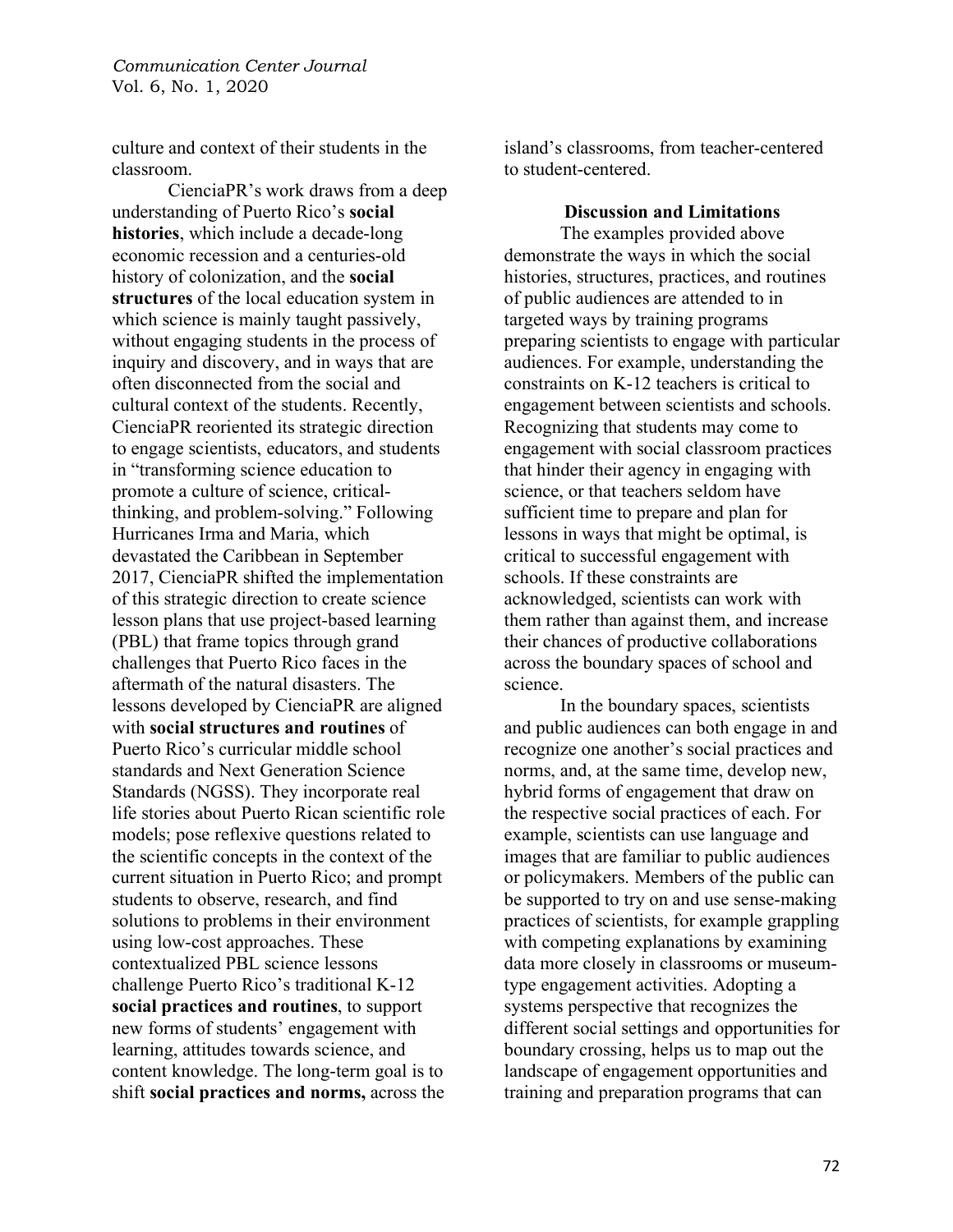support productive engagement across social communities and within the boundary spaces that operate to separate them.

This paper presents a structural framework to think through the key pathways we have conceptualized as arenas of public engagement. Beyond the three identified here, there are others that lay outside of this paper's scope that are worthy of discussion in future analyses. For example, bench scientists interact with treating physicians who help patients make decisions about their health based on science. Teams that collaborate across disciplines and different types of institutions (for example, university-industry collaborations) represent a central site where science crosses institutional and disciplinary boundaries. Engagement with different media sources and platforms itself presents an interesting case which is not fully captured in our preliminary framework. These areas need further discussion about the types of training required to enable more effective collaboration and support systems. This paper has not focused on programs whose exclusive purpose is to network and connect scientists with engagement opportunities, for example the Thriving Earth Exchange through the American Geophysical Union or SciLine, which links scientists with journalists. Our focus here is specifically on organizations that provide science communication training, even if they also support networking and engagement opportunities.

Furthermore, we have limited ourselves to presenting a structural framework with selected examples from the respective arenas we discuss. There are opportunities to expand this framework, and characterize each of these arenas more specifically in terms of the competencies required to participate, and the training available to achieve these competencies.

Likewise, we have not attempted to map onto this framework all of the existing training opportunities in the U.S., nor have we addressed the science communication training programs outside of the U.S. Future work should explore how the current offerings reflect the need, with an eye toward balancing supply with demand. Our framework presents a high-level conceptual overview that can help us consider where particular gaps in the system lie. This presents a structured way to assess and grow science communication training and support systems more strategically. Future efforts might survey current providers to assess in greater detail the areas of greatest strengths and the most significant gaps.

#### **Conclusion**

Approaching these challenges from a systems perspective creates a number of opportunities for communication centers to stand in service to science in society. Systems thinking invites scientists to consider critical science-society points of intersection where engagement is needed. It helps identify what kinds of skills, expertise, networks, and support these intersections require for effective engagement to take place. It also highlights the broader landscape of current approaches and how different training programs approach meeting the range of needs at different stages in the training and engagement processes. In short, communication centers can achieve greater alignment of their efforts, investments, and outcomes by taking a 50,000-foot view of science communication and engagement, planning strategically, and operating together to support and draw on one another's strengths.

Engagement is an ever-changing, dynamic landscape that invites communication centers to reimagine their training approaches and operate adeptly and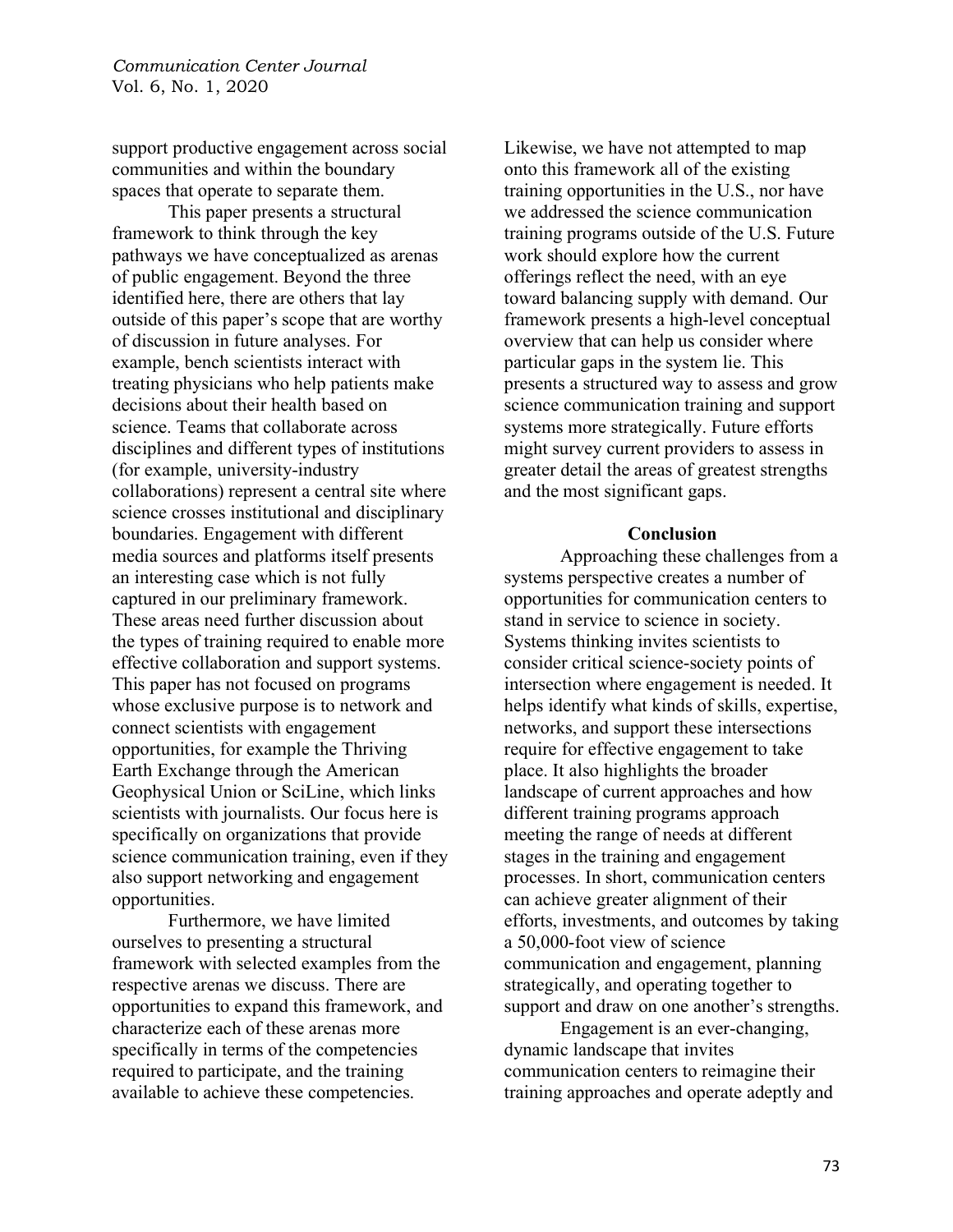collaboratively as the contexts shift. Viewing this challenge through the lens of systems thinking maintains the focus on the scientists who require support to be most effective in their engagement, and it compels communication centers to build the support systems they need to create greater integration of science into society. Mapping the system lets trainers identify assets and gaps and can help inform action to ensure the best possible alignment of all variables.

This analysis focuses specifically on training pathways for critical areas of engagement. We present this social framework as undergirding other efforts already underway to build and support a growing community of science communication trainers and researchers. Far from a one-way approach that attempts to equip scientists and send them off into different engagement pathways, we view this as a dynamic model that can help communication centers design strategies for bringing the knowledge, experience, and networks that engaged scientists build outside academe, back into the culture of science. This systemic approach can help communication centers map out potential career pathways outside of academe for scientists, and develop a deeper understanding of how they can grow and sustain stronger integration across the different areas in which scientists pursue their careers. Ultimately, our aim is to lay a framework that can advance a stronger infrastructure across all communication centers' efforts.

#### **References**

AAAS. (2020). The public face of science in America: Priorities for the future. Akkerman, S. F., & Bakker, A. (2011).

Boundary Crossing and Boundary Objects. Review of Educational Research, 81(2), 132-169. https://doi.org/10.3102/00346543114044 35

- Aurbach, E. L., Prater, K. E., Cloyd, E. T., & Lindenfeld, L. (2019). Foundational skills for science communication: A preliminary framework [White Paper]. http://hdl.handle.net/2027.42/150489
- Bakhtin, M. (1981). The Dialogical Imagination (C. Emerson & M. Holquist, Trans.). In Discourse in the Novel (pp. 259-422). University of Austin.
- Bednarek, A. T., Wyborn, C., Cvitanovic, C., Meyer, R., Colvin, R. M., Addison, P. F. E., Close, S. L., Curran, K., Farooque, M., Goldman, E., Hart, D., Mannix, H., McGreavy, B., Parris, A., Posner, S., Robinson, C., Ryan, M., & Leith, P. (2018, March 27). Boundary spanning at the science–policy interface: the practitioners' perspectives [journal article]. Sustainability Science. https://doi.org/10.1007/s11625-018- 0550-9
- Berkes, F. (2009, 2009/04/01/). Evolution of co-management: Role of knowledge generation, bridging organizations and social learning. Journal of Environmental Management, 90(5), 1692-1702. https://doi.org/https://doi.org/10.1016/j.j envman.2008.12.001
- Brown, V. A., Harris, J. A., & Russell, J. Y. (2010). Tackling wicked problems through the transdisciplinary imagination. Earthscan.
- Cash, D. W., Borck, J. C., & Patt, A. G. (2006). Countering the Loading-Dock Approach to Linking Science and Decision Making: Comparative Analysis of El Nino/Southern Oscillation (ENSO) Forecasting Systems. Science, Technology & Human Values, 31(4),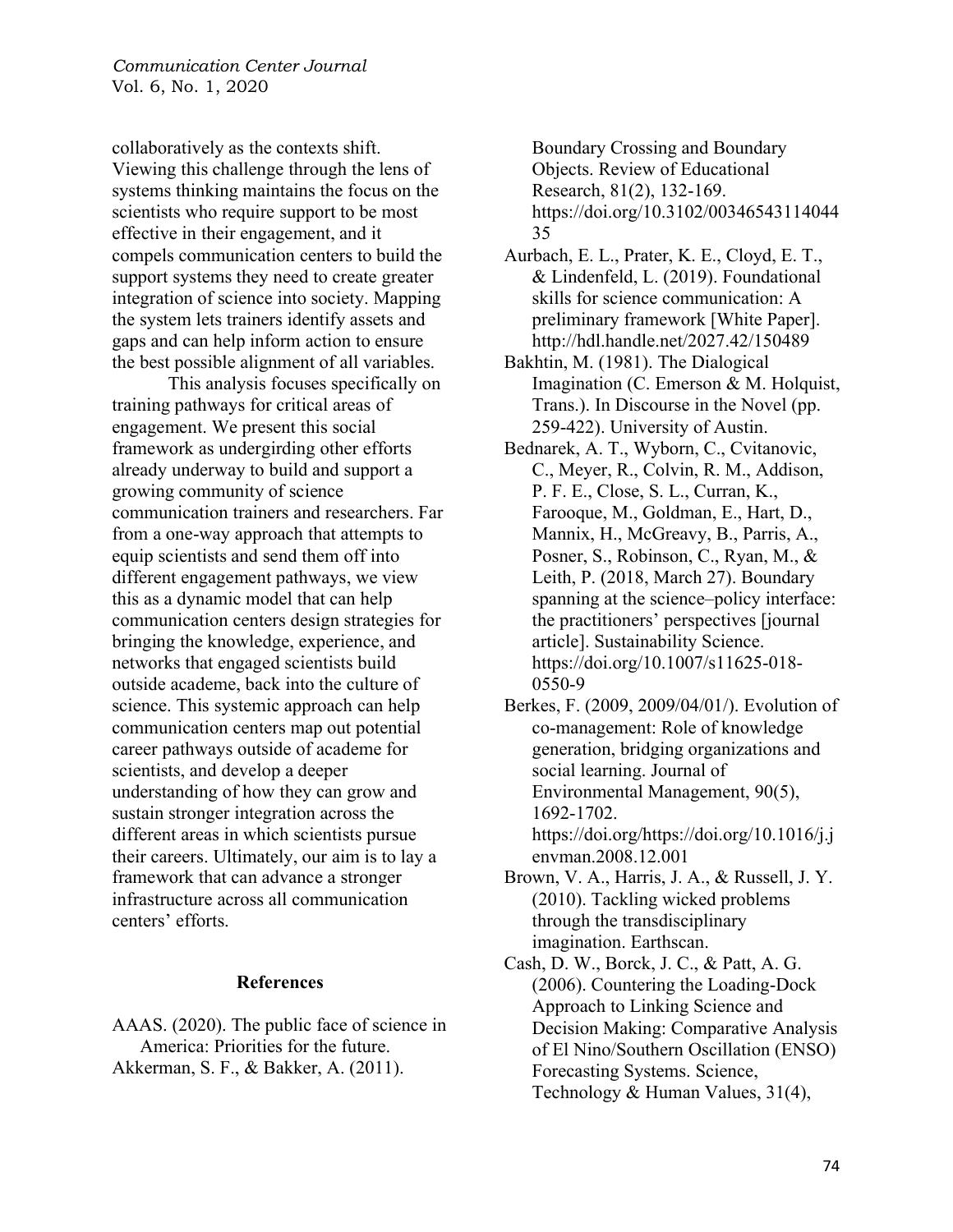465-494.

http://www.library.umaine.edu/auth/EZP roxy/test/authej.asp?url=http://search.ebs cohost.com/login.aspx?direct=true&db= aph&AN=21557284&site=ehost-live

Cash, D. W., Clark, W. C., Alcock, F., Dickson, N. M., Eckley, N., Guston, D. H., Jäger, J., & Mitchell, R. B. (2003). Knowledge systems for sustainable development [Article]. Proceedings of the National Academy of Sciences of the United States of America, 100(14), 8086.

http://search.ebscohost.com/login.aspx?d irect=true&db=a9h&AN=10348384&sit e=ehost-live

Craig, R. T. (1999). Communication Theory as a Field. Communication Theory, 9(2), 119-161. https://doi.org/10.1111/j.1468- 2885.1999.tb00355.x

Crona, B. I., & Parker, J. N. (2011). Network Determinants of Knowledge Utilization: Preliminary Lessons From a Boundary Organization. Science Communication, 33(4), 448-471. https://doi.org/10.1177/10755470114081 16

Fredricks, J. A., Filsecker, M., & Lawson, M. A. (2016, 2016/06/01). Student engagement, context, and adjustment: Addressing definitional, measurement, and methodological issues. Learning and Instruction, 43, 1-4. https://doi.org/https://doi.org/10.1016/j.l

earninstruc.2016.02.002

Guston, D. H. (2001). Boundary Organizations in Environmental Policy and Science: An Introduction [Article]. Science, Technology & Human Values, 26(4), 399.

http://search.ebscohost.com/login.aspx?d irect=true&db=a9h&AN=5341837&site =ehost-live

Kahan, D. (2010). Fixing the

communications failure. Nature, 463(7279), 296-297.

http://dx.doi.org/10.1038/463296a

- Kuchel, L. (2019). Insights for designing science communication training from formal science education: Apply the mantra and be explicit. In T. Newman (Ed.), Theory and best practices in science communication training. Routledge.
- Linnenbrink-Garcia, L., Rogat, T. K., & Koskey, K. L. K. (2011, 2011/01/01). Affect and engagement during small group instruction. Contemporary Educational Psychology, 36(1), 13-24. https://doi.org/https://doi.org/10.1016/j.c edpsych.2010.09.001
- MacArthur, B. L., Leavey, N. J., & Ng, A. E. (2019). Abandoning the runaway train: Slowing down to draw on lessons learned from health communication training. In T. Newman (Ed.), Theory and best practices in science communication training. Routledge.
- McGreavy, B., Hutchins, K., Smith, H., Lindenfeld, L., & Silka, L. (2013). Addressing the Complexities of Boundary Work in Sustainability Science through Communication. Sustainability, 5(10), 4195. http://www.mdpi.com/2071- 1050/5/10/4195
- Parker, J. N., & Crona, B. I. (2012). On being all things to all people: Boundary organizations and the contemporary research university. Social Studies of Science, 42(2), 262-289. https://doi.org/https://doi.org/10.1177/03 06312711435833
- Smith, B. (2019). A Metro for science communication: Building effective infrastructure to support scientists' communication and public engagement. In T. Newman (Ed.), *Theory and best practices in science communication*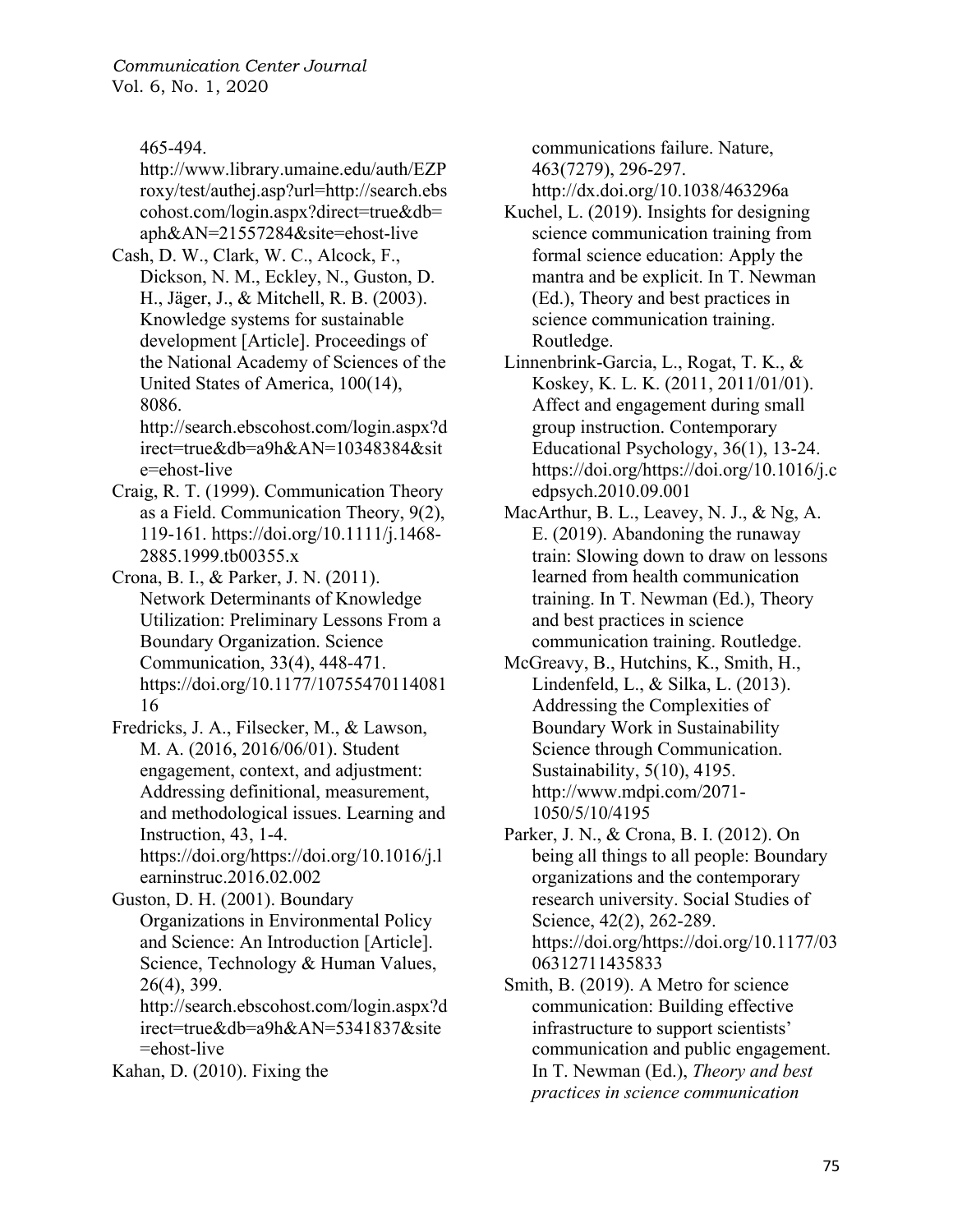*training*. Routledge.

www.compassscicomm.org/singlepost/2014/01/22/Building-A-Metro-For-Science-Communication

- Smith, H., Suldovsky, B., & Lindenfeld, L. (2016, 2016/01/02). Science and policy: scientific expertise and individual participation in boundary management. *Journal of Applied Communication Research, 44*(1), 78-95. https://doi.org/10.1080/00909882.2015.1 116707
- Sturgis, P., & Allum, N. (2004). Science in society: re-evaluating the deficit model of public attitudes. *Public Understanding of Science, 13*(1), 55-74.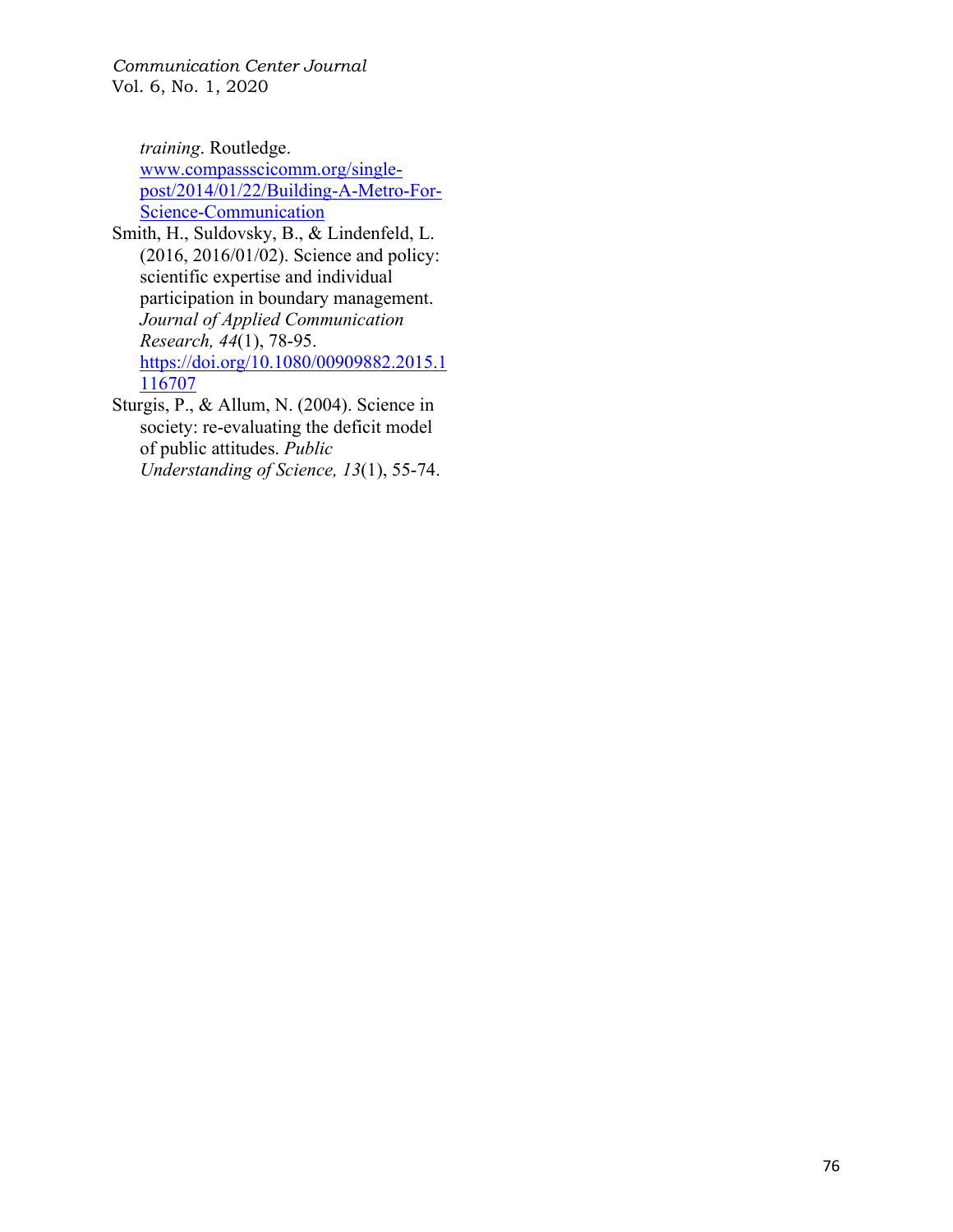# **Table 1**

| <b>Spheres of Engagement</b> |                                                                                                                                                                                                        |                                                                                                     |                                                                                                  |  |
|------------------------------|--------------------------------------------------------------------------------------------------------------------------------------------------------------------------------------------------------|-----------------------------------------------------------------------------------------------------|--------------------------------------------------------------------------------------------------|--|
|                              | <b>Public/Lifelong</b><br><b>Learning</b>                                                                                                                                                              | <b>Decision Making</b>                                                                              | <b>Education</b>                                                                                 |  |
| Goals                        | To support awareness,<br>interest, and<br>understanding of science.                                                                                                                                    | To inform, influence, or<br>advocate for decisions and<br>policies that affect society<br>at large. | To enrich how science<br>is presented in formal<br>and informal $(K-12)$<br>settings.            |  |
| Settings                     | Interactive events<br>(Science Festivals,<br>Science Cafes/Pubs,<br>Science Museums, Non-<br>Science Public Places)<br>Static content<br>(Blogs/Web, Radio/TV,<br>Social Media)<br>Citizen Science     | Government settings<br>Courtrooms<br>Councils/Advisory Boards                                       | K-12 classrooms<br>K-12 afterschool<br>K-12 teacher<br>development<br>IHE (non-science<br>depts) |  |
| Social<br><b>Histories</b>   | Histories of access and<br>inclusion/exclusion (e.g.,<br>by race, gender, socio-<br>economic)<br>Relevance of subjects of<br>scientific research to<br>local histories, industries,<br>social settings | How policy is made<br>Existing relevant policies<br>and statutes                                    | <b>Current STEM</b><br>education policies and<br>standards<br>Teacher preparation                |  |
| Social<br><b>Structures</b>  | Local STEM learning<br>ecosystem<br>Local communities and<br>populations (regardless<br>of science connection)                                                                                         | Economic implications<br>Political implications<br>Influencers & gatekeepers                        | Competing curricular<br>priorities                                                               |  |